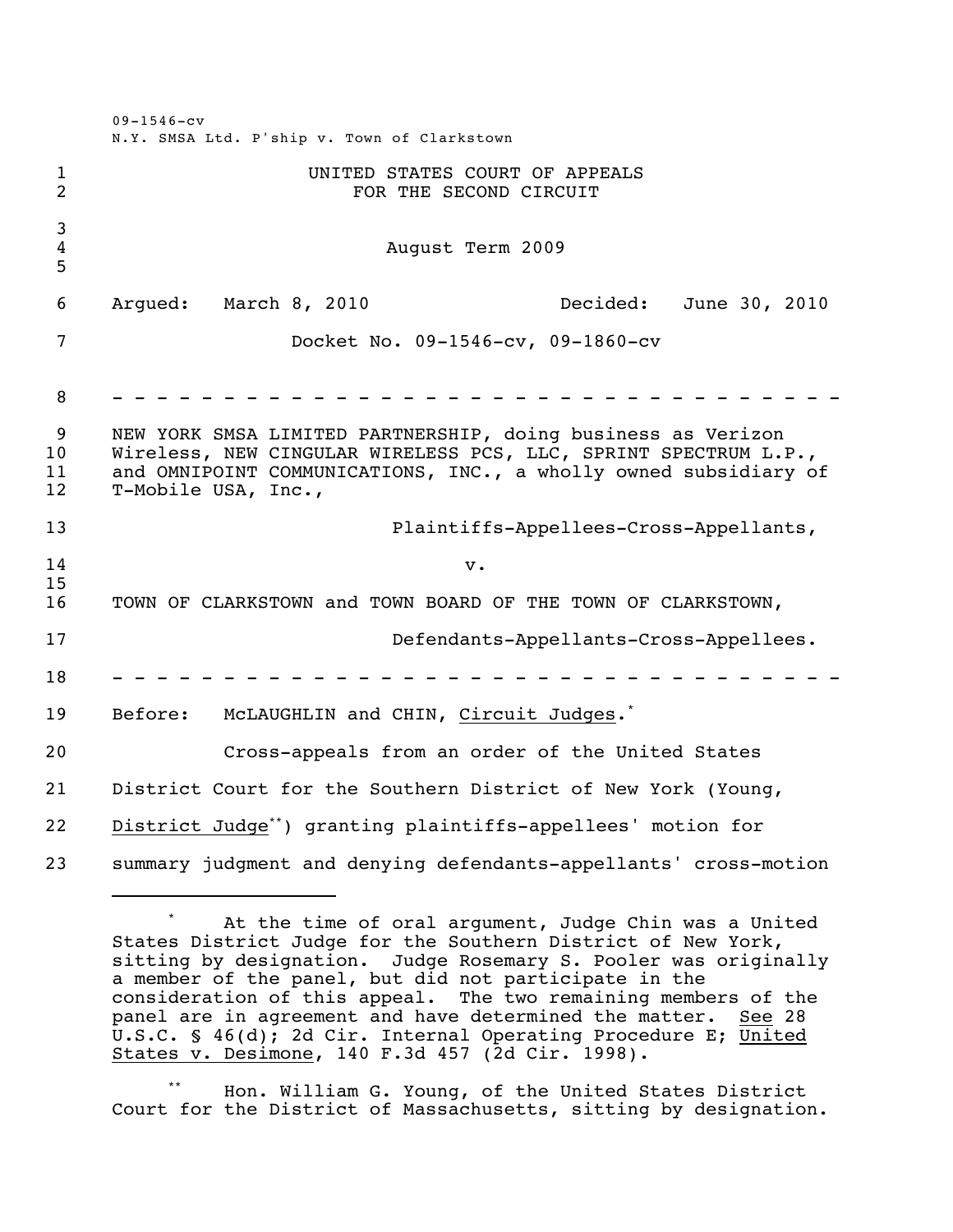| 1                                                                       | for summary judgment. The district court held that a local law                                                                                                                                                                                                                                                                                                                                                |
|-------------------------------------------------------------------------|---------------------------------------------------------------------------------------------------------------------------------------------------------------------------------------------------------------------------------------------------------------------------------------------------------------------------------------------------------------------------------------------------------------|
| 2                                                                       | purporting to regulate the construction of wireless                                                                                                                                                                                                                                                                                                                                                           |
| 3                                                                       | telecommunications facilities was preempted by federal                                                                                                                                                                                                                                                                                                                                                        |
| 4                                                                       | communications law.                                                                                                                                                                                                                                                                                                                                                                                           |
| 5                                                                       | AFFIRMED.                                                                                                                                                                                                                                                                                                                                                                                                     |
| 6<br>$\overline{7}$<br>8<br>9<br>10<br>11<br>12<br>13<br>14<br>15<br>16 | ANDREW G. MCBRIDE (Joshua S. Turner,<br>Jamie A. Aycock, Wiley Rein LLP,<br>Washington, D.C., Christopher B.<br>Fisher, Cuddy & Feder LLP, White<br>Plains, New York, John F. Stoviak,<br>Charles Michael Rowan, Jr., Saul<br>Ewing, LLP, Princeton, New Jersey,<br>Richard M. Fricke, Price, Meese,<br>Shulman & D'Arminio, P.C.,<br>Woodcliff Lake, New Jersey, on the<br>brief), for Plaintiffs-Appellees- |
| 17                                                                      | Cross-Appellants.                                                                                                                                                                                                                                                                                                                                                                                             |
| 18                                                                      | EDWARD M. ROSS (Judah Serfaty, Rosenberg                                                                                                                                                                                                                                                                                                                                                                      |
| 19                                                                      | Calica & Birney LLP, Garden City,                                                                                                                                                                                                                                                                                                                                                                             |
| 20                                                                      | New York, on the brief), for                                                                                                                                                                                                                                                                                                                                                                                  |
| 21                                                                      | Defendants-Appellants-Cross-                                                                                                                                                                                                                                                                                                                                                                                  |
| 22                                                                      | Appellees.                                                                                                                                                                                                                                                                                                                                                                                                    |
| 23                                                                      | PER CURIAM:                                                                                                                                                                                                                                                                                                                                                                                                   |
| $\sim$ $\lambda$                                                        | $\mathbf{r}$ , and $\mathbf{r}$ , and $\mathbf{r}$<br>$\sim$ $\sim$ $\sim$ $\sim$ $\sim$                                                                                                                                                                                                                                                                                                                      |

 In 2007, the Town of Clarkstown in Rockland County, New York (the "Town"), passed a local law governing the installation of wireless telecommunications facilities. The law was intended to give the Town the ability to control visual and aesthetic aspects of wireless telecommunications facilities within the Town, and, in particular, it sought to implement a "preference" in residential areas for smaller and less intrusive antennas. Four national telecommunications service providers brought this action below to challenge the law on the grounds that it was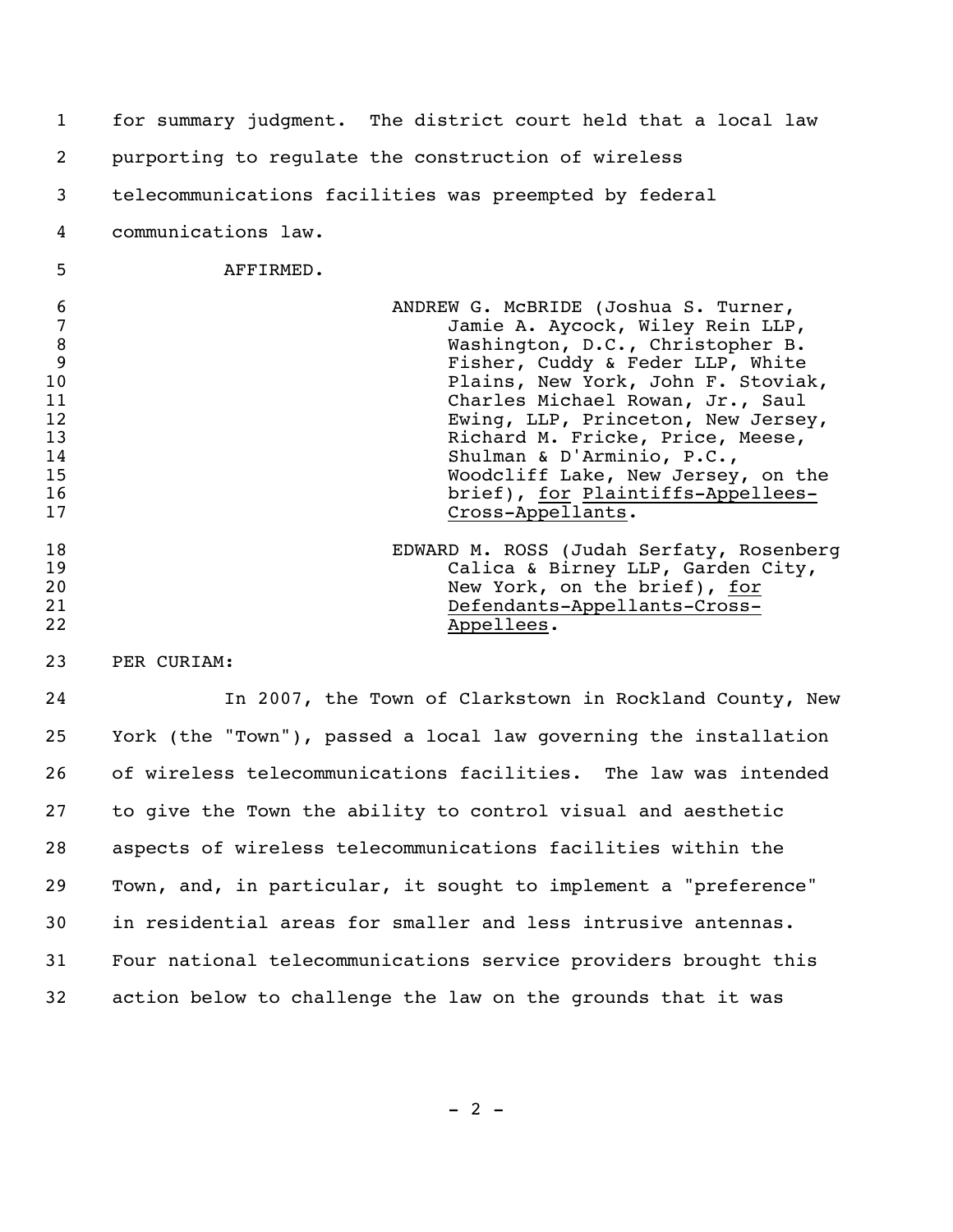preempted by federal communications law. The district court agreed, and held that the law was preempted. We affirm.

#### BACKGROUND

### A. Federal Regulation of Telecommunications

 The field of telecommunications -- the electronic transmission of sounds, words, and images, usually over a great distance -- has long been the subject of federal regulation. In 1910, Congress passed the Wireless Ship Act of June 24, 1910, 36 Stat. 629, and the Radio Acts of 1912 and 1927 followed, 37 Stat. 302; 44 Stat. 1162. See Nat'l Broad. Co. v. United States, 319 U.S. 190, 210-13 (1943) (reviewing history of radio acts). In 1934, Congress passed the Communications Act of 1934, 48 Stat. 1064, and thereby created the Federal Communications Commission (the "FCC"). In doing so, Congress sought to create "a unified and comprehensive regulatory system for the industry," "to protect the national interest involved in the new and far- reaching science of broadcasting." Nat'l Broad. Co., 319 U.S. at 213-14 (quoting FCC v. Pottsville Broad. Co., 309 U.S. 134, 137 (1940)). Congress gave the FCC the exclusive authority to grant licenses to telecommunications providers, see 47 U.S.C. § 151, and it "intended the FCC to possess exclusive authority over technical matters related to radio broadcasting," Freeman v. Burlington Broadcasters, Inc., 204 F.3d 311, 320 (2d Cir. 2000). Most relevant to this case, in 1996, Congress enacted the Telecommunications Act of 1996 (the "Telecommunications

Act"), Pub. L. No. 104-104, 110 Stat. 56 (codified at 47 U.S.C. §

 $- 3 -$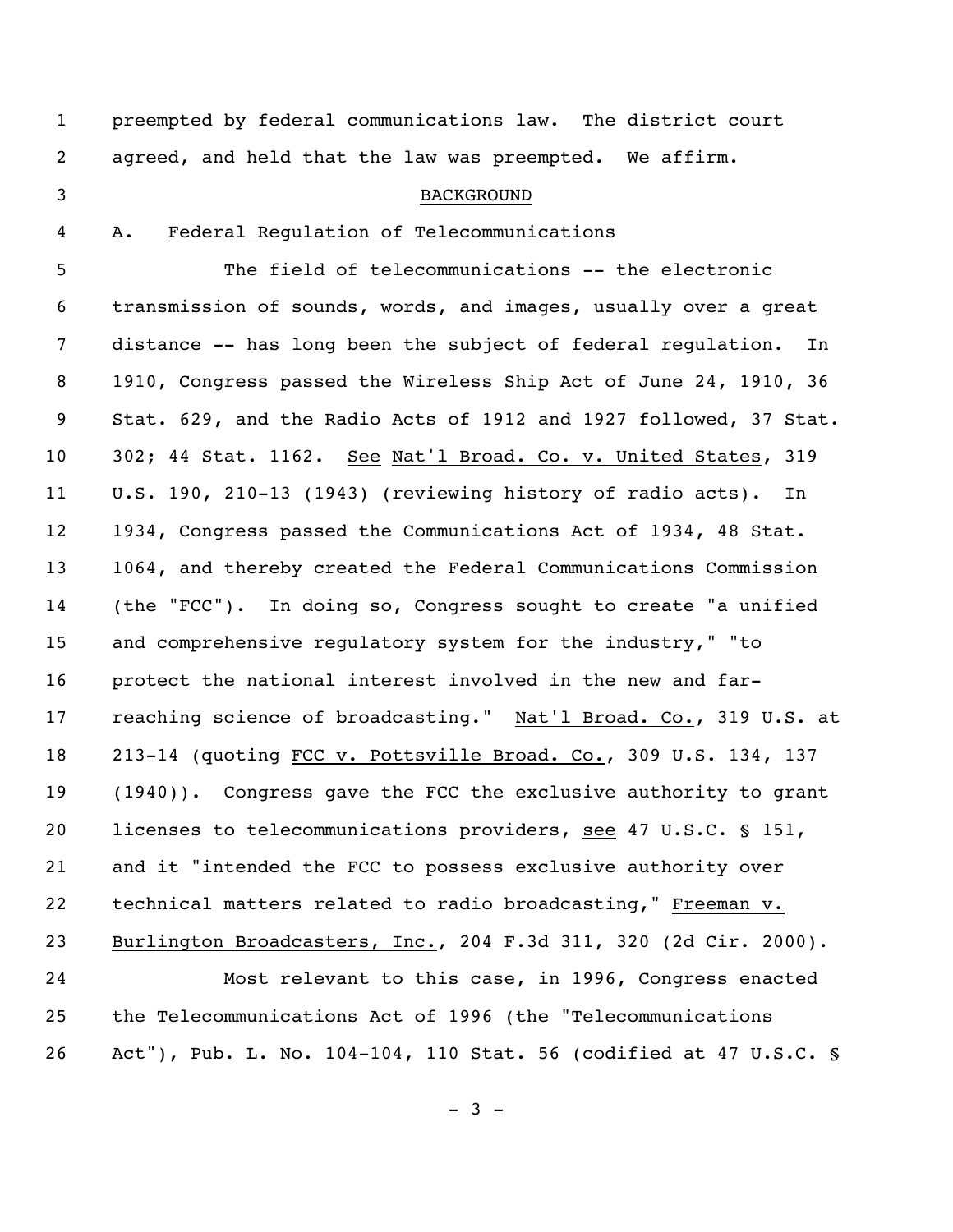| $\mathbf{1}$                           | 151 et seq., as amended). The Telecommunications Act made                                                                                                                                                                                                                                     |
|----------------------------------------|-----------------------------------------------------------------------------------------------------------------------------------------------------------------------------------------------------------------------------------------------------------------------------------------------|
| $\overline{2}$                         | substantial changes to the federal regulation of                                                                                                                                                                                                                                              |
| 3                                      | telecommunications as Congress sought "to accelerate rapidly                                                                                                                                                                                                                                  |
| 4                                      | private sector deployment of advanced telecommunications and                                                                                                                                                                                                                                  |
| 5                                      | information technologies and services to all Americans by opening                                                                                                                                                                                                                             |
| 6                                      | all telecommunications markets to competition." See H.R. Rep.                                                                                                                                                                                                                                 |
| 7                                      | No. 104-458, at 113 (1996), reprinted in 1996 U.S.C.C.A.N. 10,                                                                                                                                                                                                                                |
| 8                                      | 124. The Telecommunications Act included "new provisions                                                                                                                                                                                                                                      |
| 9                                      | applicable only to wireless telecommunications service                                                                                                                                                                                                                                        |
| 10                                     | providers." Sprint Telephony PCS, LP v. County of San Diego, 543                                                                                                                                                                                                                              |
| 11                                     | F.3d 571, 576 (9th Cir. 2008) (emphasis omitted).                                                                                                                                                                                                                                             |
| 12                                     | In section $332(c)(7)$ of the Telecommunications Act,                                                                                                                                                                                                                                         |
| 13                                     | Congress preserved the authority of state and local governments                                                                                                                                                                                                                               |
| 14                                     | over zoning and land use issues, but imposed limitations on that                                                                                                                                                                                                                              |
| 15                                     | authority. See 47 U.S.C. § 332(c)(7). Section 332(c)(7),                                                                                                                                                                                                                                      |
| 16                                     | entitled "Preservation of local zoning authority," provides:                                                                                                                                                                                                                                  |
| 17<br>18<br>19<br>20<br>21<br>22<br>23 | Except as provided in this paragraph, nothing<br>in this chapter shall limit or affect the<br>authority of a State or local government or<br>instrumentality thereof over decisions<br>regarding the placement, construction, and<br>modification of personal wireless service<br>facilities. |
| 24                                     | 47 U.S.C. § 332(c)(7)(A); see H.R. Rep. No. 104-458, at 207-08                                                                                                                                                                                                                                |
| 25                                     | (section $332(c)(7)$ "preserves the authority of State and local                                                                                                                                                                                                                              |
| 26                                     | governments over zoning and land use matters"). At the same                                                                                                                                                                                                                                   |
| 27                                     | time, however, section $332(c)(7)(B)$ provides that "[t]he                                                                                                                                                                                                                                    |
| 28                                     | requlation of the placement, construction, and modification of                                                                                                                                                                                                                                |
| 29                                     | personal wireless service facilities by any State or local                                                                                                                                                                                                                                    |

 $- 4 -$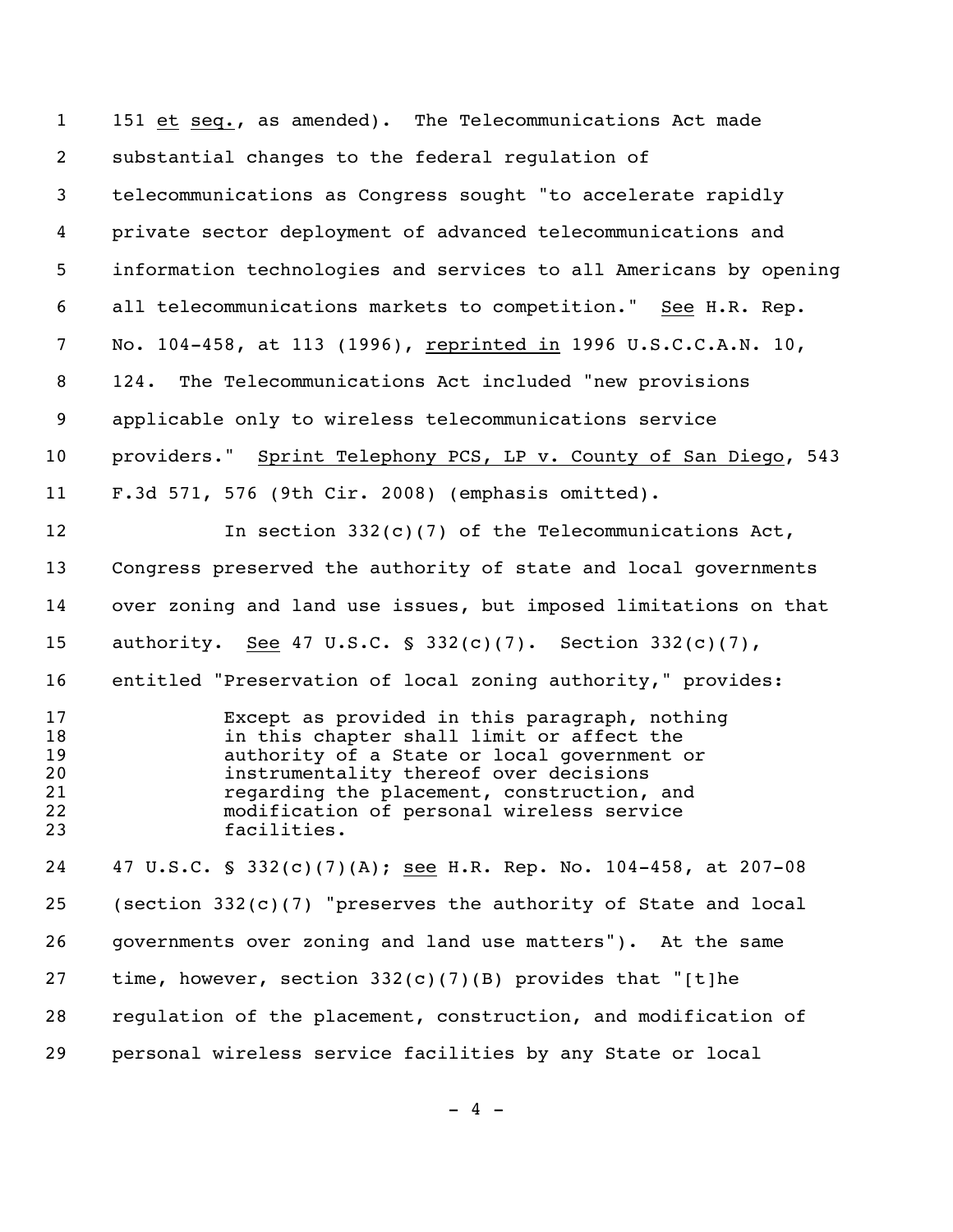government or instrumentality thereof (I) shall not unreasonably discriminate among providers of functionally equivalent services; and (II) shall not prohibit or have the effect of prohibiting the provision of personal wireless services." 47 U.S.C. §

5  $332(c)(7)(B)(i)$ .

 The FCC has promulgated regulations setting forth "technical requirements for use of the spectrum and equipment in the personal communications services." 47 C.F.R. § 24.50. Its regulations cover matters such as, for example, transmitter type, id. § 24.51, radio frequency radiation exposure, id. § 24.51-52, the height of an antenna above average terrain, id. § 24.53, and the marking and lighting of antenna structures, id. § 24.55.

B. The Clarkstown Wireless Law

 In July 2007, the Town enacted Local Law No. 14 to amend Chapter 251 of the Clarkstown Town Code. See Chapter 251 of the Clarkstown Town Code, as amended by Local Law No. 14, enacted Jul. 24, 2007. Chapter 251's stated purpose is to provide the Town with:

**the authority to accommodate and regulate**  necessary utility infrastructure for the 21 **provision of wireless telecommunications**<br>22 facilities within the Town . . . , to 22 **facilities within the Town . . . , to**<br>23 encourage the siting of wireless 23 encourage the siting of wireless<br>24 telecommunications facilities in telecommunications facilities in nonresidential areas on existing structures, 26 to address the safety, visual and aesthetic<br>27 aspects of . . . facilities and to provide aspects of  $\ldots$  facilities and to provide for public input in the process of siting 29 . . . towers. Chapter 251 § 251-10(B). Chapter 251 also seeks to "establish

clear standards for the review and siting" of wireless

 $-5 -$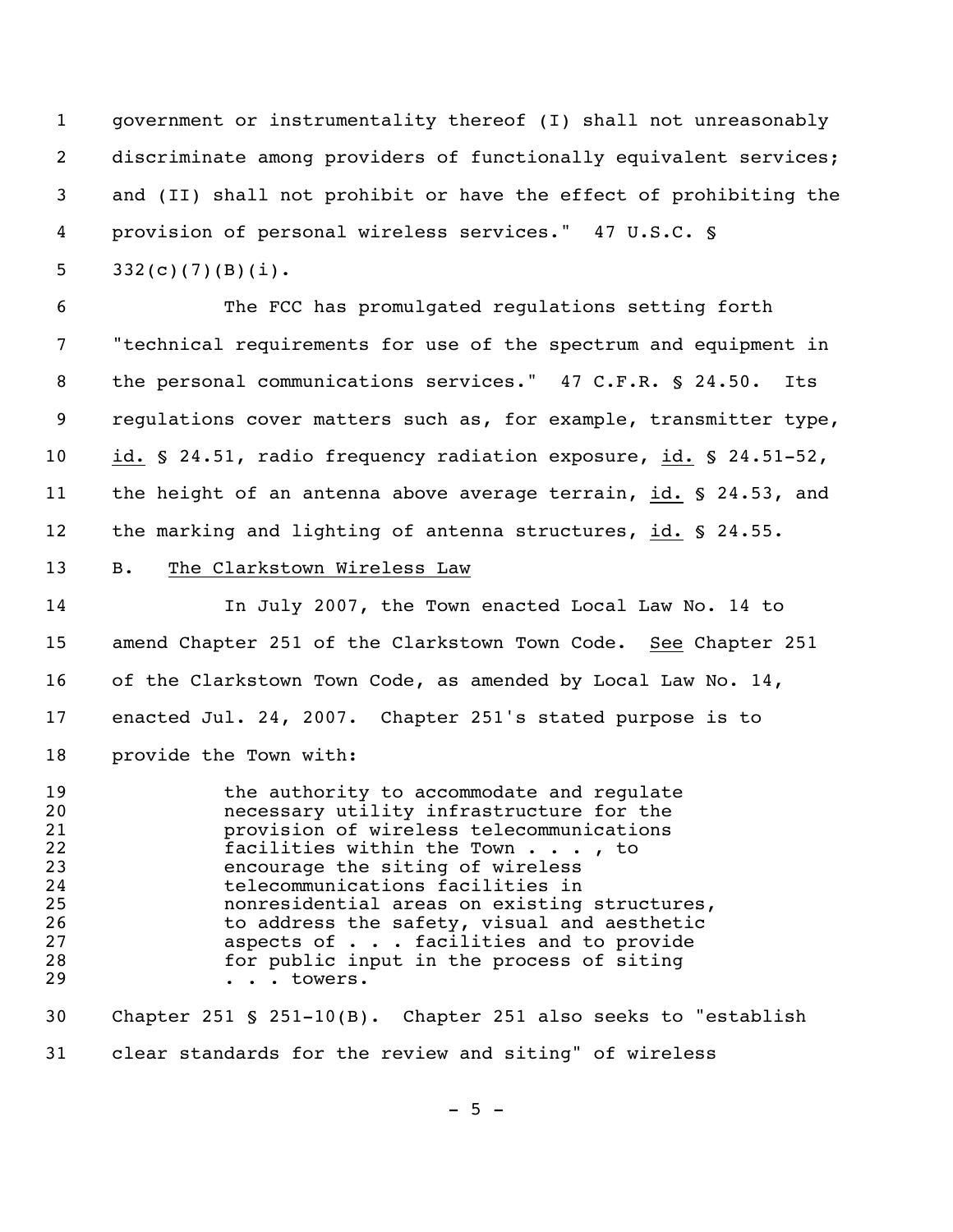telecommunication facilities, and to protect the residential areas of the Town from "unsightly" and "intrusive" facilities. Id. § 251-10(B), (D).

 Chapter 251 establishes a multi-stage application process for requests to install, modify, or renew permits for wireless telecommunications facilities within the Town. Applicants for wireless telecommunications permits are pre- screened based on several factors, including their use of "preferred alternate technology," such as a "microcell" or "distributed antenna system" ("DAS"). Id. § 251-15. A DAS consists of a "continuous grid of low-level antennas," NextG Networks of N.Y., Inc. v. City of New York, 513 F.3d 49, 50 (2d Cir. 2008), and because these antennas are lower in height and operate with lower power, multiple antennas are required to cover the same geographic area that could be served by just one of the "macrocell" towers preferred by the service providers. Moreover, a DAS would require more than simply substituting smaller antennas for a larger one, as the construction of an integrated system of transmitters, cables, routing devices, and specific DAS equipment would be required.

 Under Chapter 251, applicants are placed into four categories based on their score in the pre-application assessment. Category A applications receive the least scrutiny and are subjected to a less rigorous application process, see Chapter 251 §§ 251-15(C), 251-16 to 251-19, and applications using preferred alternative technologies are accorded Category A

 $- 6 -$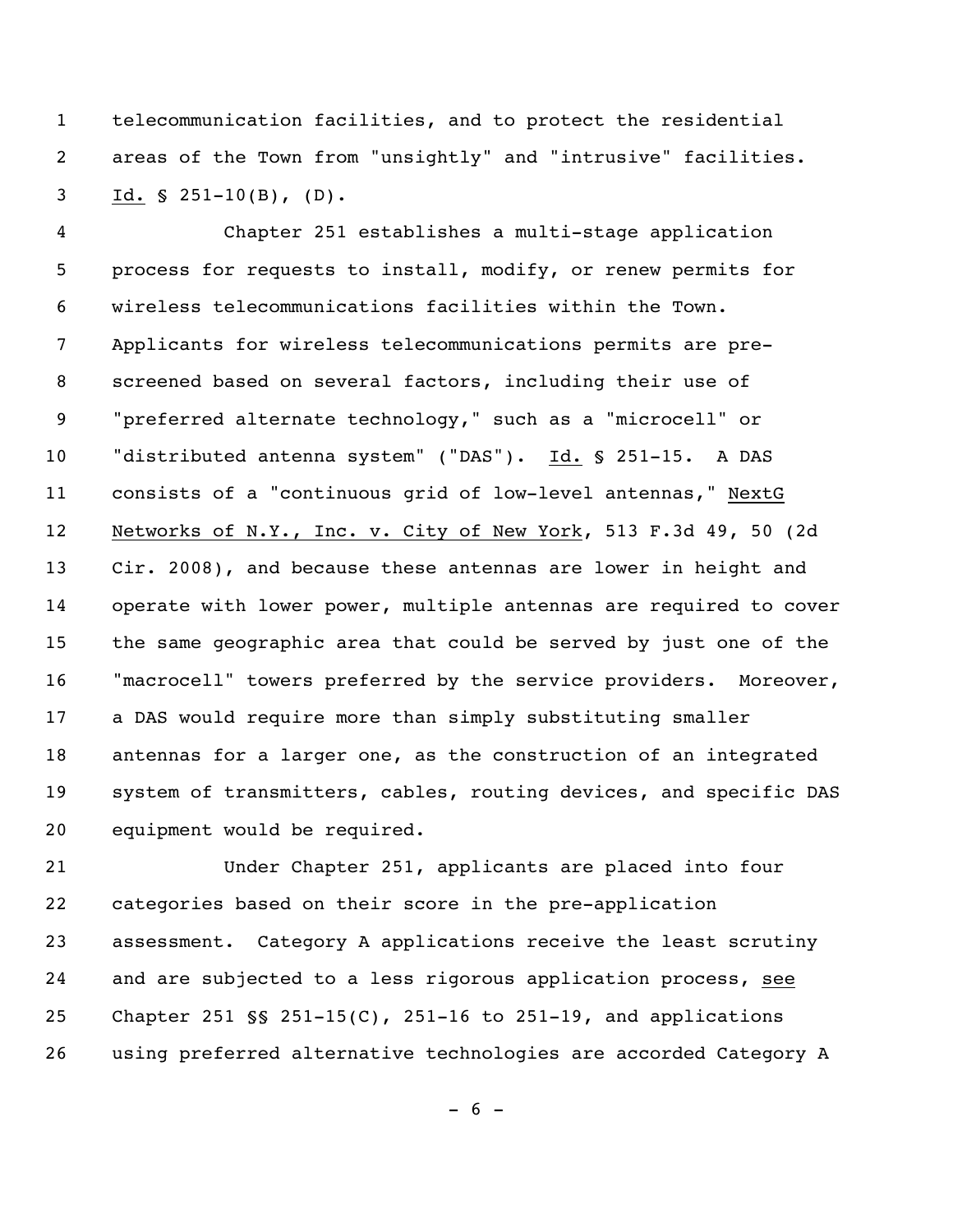status with a screening value of only 60 points, id. § 251-15(A). In contrast, for applications proposing a location on an existing tower or water tower to achieve Category A status, a screening value above 90 points is required and for applications proposing a "co-location" at an existing wireless telecommunication facility or rooftop site require a screening value above 105 points is required. Id. Moreover, proposals using the preferred DAS or microcells technology are given 30 points toward the required screening value at the start, whereas proposals using a new tower or pole are given only 5 points and proposals using a roof top or other existing structure are given only 10 points. Chapter 251, Table 1. Proposals using alternate technology are also automatically given 10 points as a "stealthing proposal." Id. The Category A designation entitles applicants to a faster and less rigorous evaluation by the Planning Board. See id. §§ 251-16 to 251-19. In contrast, Category D applicants are required to "demonstrat[e] in detail the technological reason to 18 justify why alternate technologies cannot be utilized. . . . The 19 [applicant] seeking . . . an exception [to the use of preferred technology is required to] satisfactorily demonstrate the reason or reasons why such a permit should be granted for the proposed technology." Id. § 251-19(G)(9). Applicants that do not meet these requirements risk rejection by the Planning Board. See id. § 251-19(C).

 Certain provisions of Chapter 251 relate to interference with radio frequency. For example, applicants in

 $- 7 -$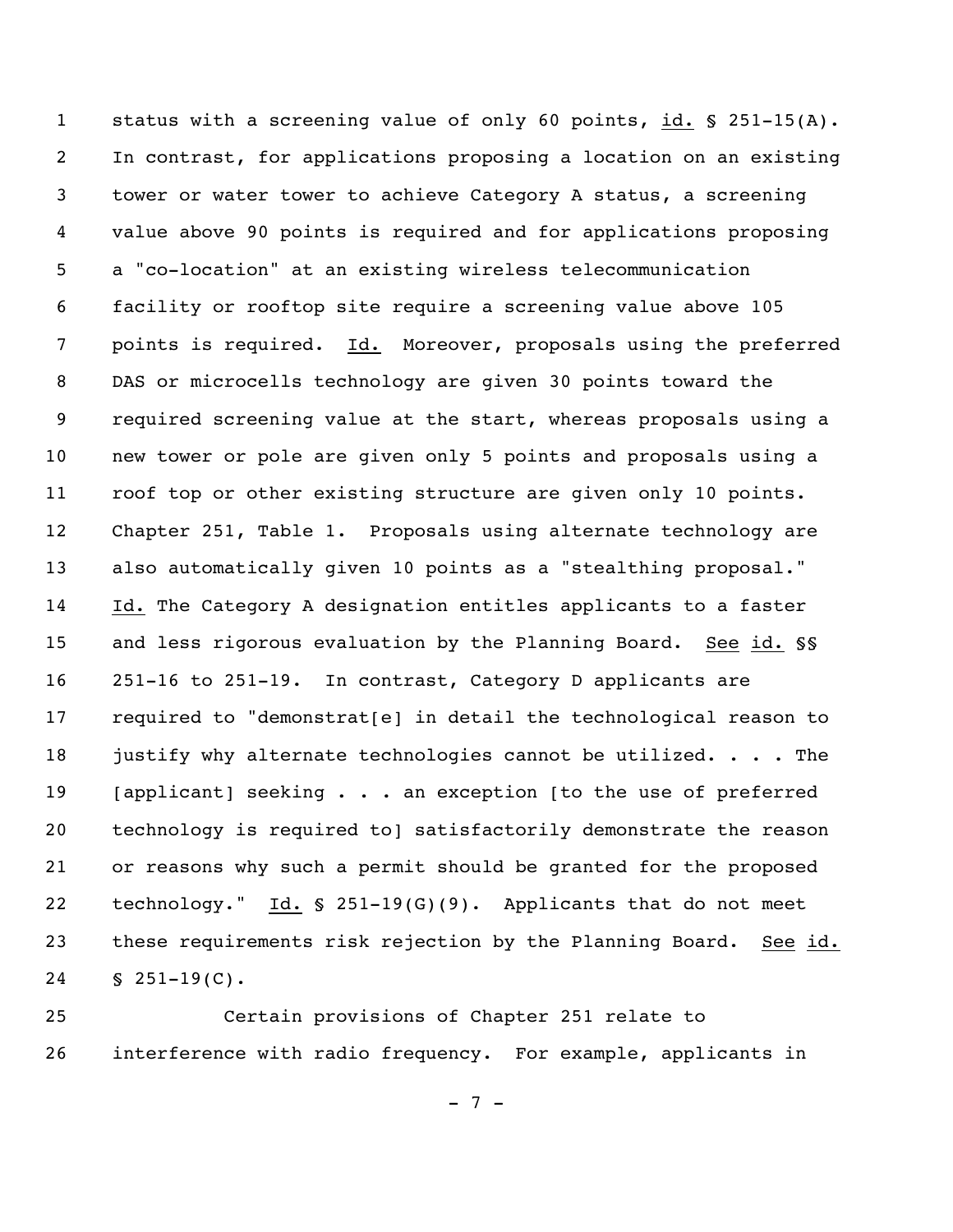Categories B, C, and D are required to submit information regarding radio frequencies and to certify that the proposed antennas will not interfere with existing telecommunications devices. See id. § 251-19(F)(19) & (24). Applicants seeking to build new towers must demonstrate that "radio, television, telephone or reception of similar signals for nearby properties 7 will not be disturbed or diminished." See id. § 251-22(A)(3). C. Procedural History

 On August 28, 2007, plaintiffs-appellants New York SMSA Limited Partnership d/b/a/ Verizon Wireless, New Cingular Wireless PCS, LLC, Sprint Spectrum L.P., and Omnipoint Communications, Inc., a wholly owned subsidiary of T-Mobile USA, Inc. (collectively, "the Carriers") sued the Town (and the Town Board) for a declaration that Chapter 251 was preempted by federal communications law. Subject matter jurisdiction was based, inter alia, on federal question jurisdiction because the Carriers' challenge to Chapter 251 invoked the Supremacy Clause of the United States Constitution, U.S. Const. art. VI, cl. 2, and the Communications Act of 1934, as amended, 47 U.S.C. §§ 253, 332. See 28 U.S.C. § 1331. Both sides moved for summary judgment, eventually stipulating that the district court could decide the case and rule on any issues of fact based on the submitted record.

 On March 29, 2009, in a thorough and carefully considered decision, the district court (Young, District Judge) granted the Carriers' motion and denied the Town's motion,

 $- 8 -$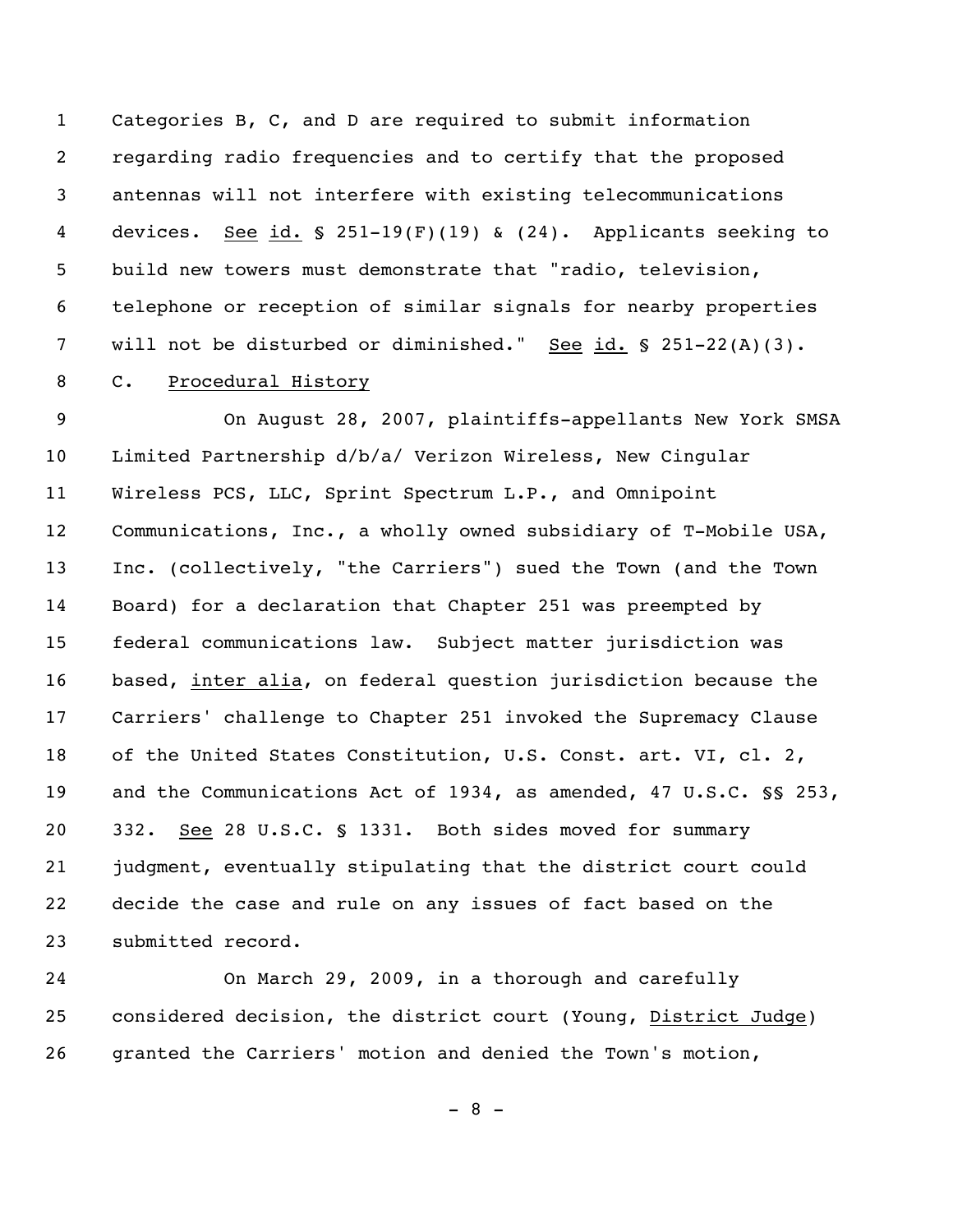holding that Chapter 251 was preempted by the Telecommunications Act in two respects. See N.Y. SMSA Ltd. P'ship v. Town of Clarkstown, 603 F. Supp. 2d 715, 722-28 (S.D.N.Y. 2009). First, the district court held that provisions of Chapter 251 requiring certain classes of applicants to certify that their proposed facilities would not cause radio frequency interference were impliedly preempted. Id. at 722-23 (citing Freeman v. Burlington Broadcasters, Inc., 204 F.3d 311 (2d Cir. 2000)). Second, the district court held that the provisions of Chapter 251 granting a preference for certain "alternate technologies" were preempted because they interfered with the federal regulatory scheme for wireless technology. Id. at 724-28. The district court did not reach certain issues and rejected certain of the Carriers' claims, but held in the end that severance of the preempted provisions was not appropriate. Id. at 734-35. The court gave the Town six months to re-draft Chapter 251. Id. at 735.

 On April 9, 2009, the Town filed a notice of appeal from the district court's memorandum and order of March 26, 2009. The Carriers filed a protective, conditional cross-appeal on April 30, 2009, to preserve their right to appeal from issues that the district court had decided against them in the event this Court ruled in favor of the Town with respect to the Town's appeal.

 On April 30, 2009, the district court (Seibel, District Judge) denied the Town's motion for a stay pending appeal and also certified the case for an immediate appeal, pursuant to 28

 $-9 -$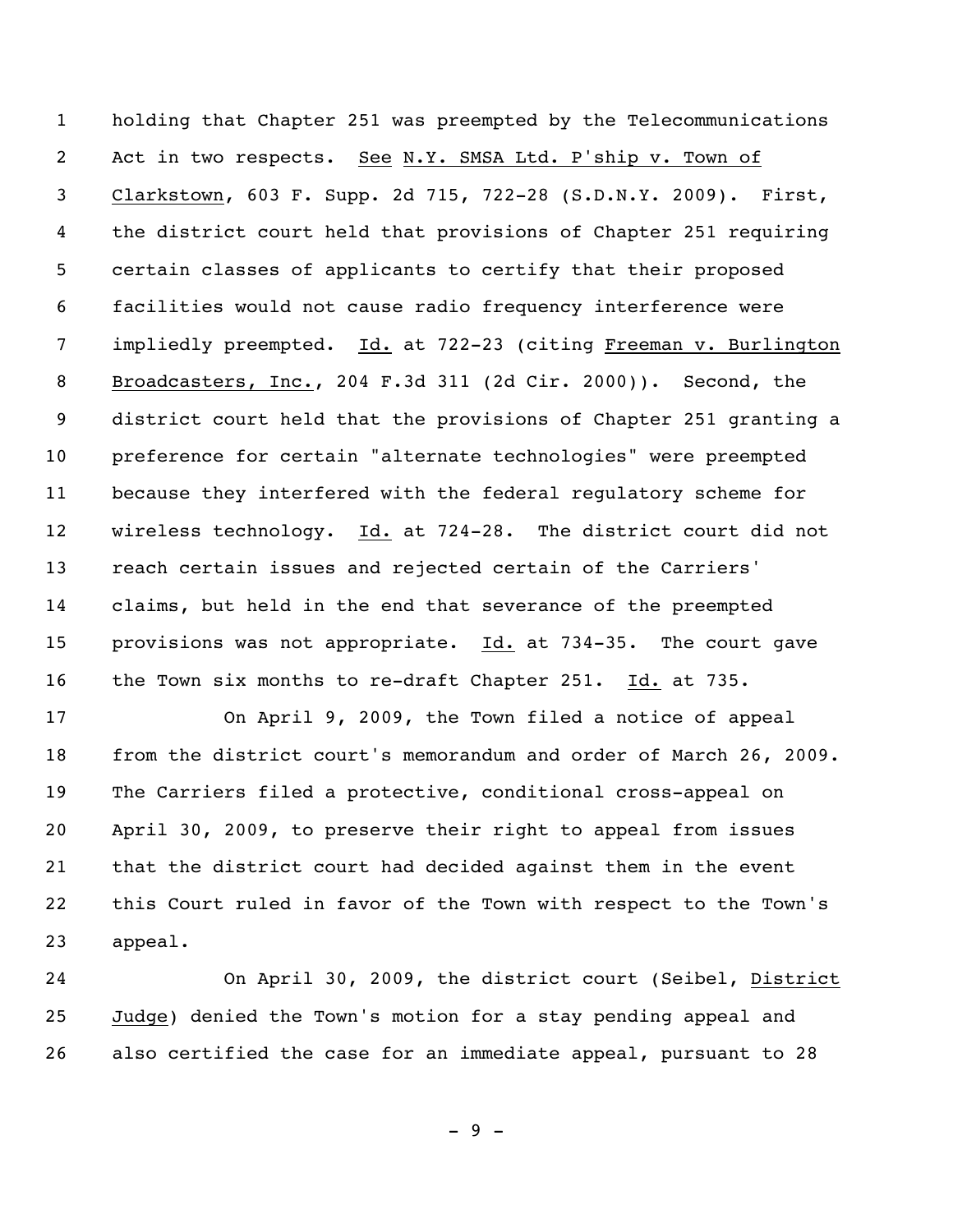U.S.C. § 1292(b), to the extent Judge Young's decision was not immediately appealable.

 On May 7, 2009, the Town filed a motion in this Court for a stay pending appeal and for permission to appeal pursuant to § 1292(b) and Federal Rule of Appellate Procedure 5. By order dated September 2, 2009, this Court denied the motion for a stay; it did not rule on the motion for acceptance of the district court's § 1292(b) certification.

 After the Town's motions for a stay pending appeal were denied, it amended Chapter 251 to remove the preference for alternative technologies, subject to the outcome of this appeal. At the same time, the Town "voluntarily" amended Chapter 251 to eliminate any effort to regulate radio frequency interference.

### 14 DISCUSSION

# A. Standard of Review and Appellate Jurisdiction

 We have jurisdiction over this interlocutory appeal pursuant to 28 U.S.C. § 1292(a) because the district court's March 26, 2009, order effectively granted the Carriers a preliminary and permanent injunction against enforcement of Chapter 251, as it was then drafted.

 We review de novo a district court's application of 22 preemption principles. See Premium Mortg. Corp. v. Equifax, Inc., 583 F.3d 103, 106 (2d Cir. 2009); Drake v. Lab. Corp. of Am. Holdings, 458 F.3d 48, 56 (2d Cir. 2006). We note that the parties agree that this appeal raises only legal issues and that

 $- 10 -$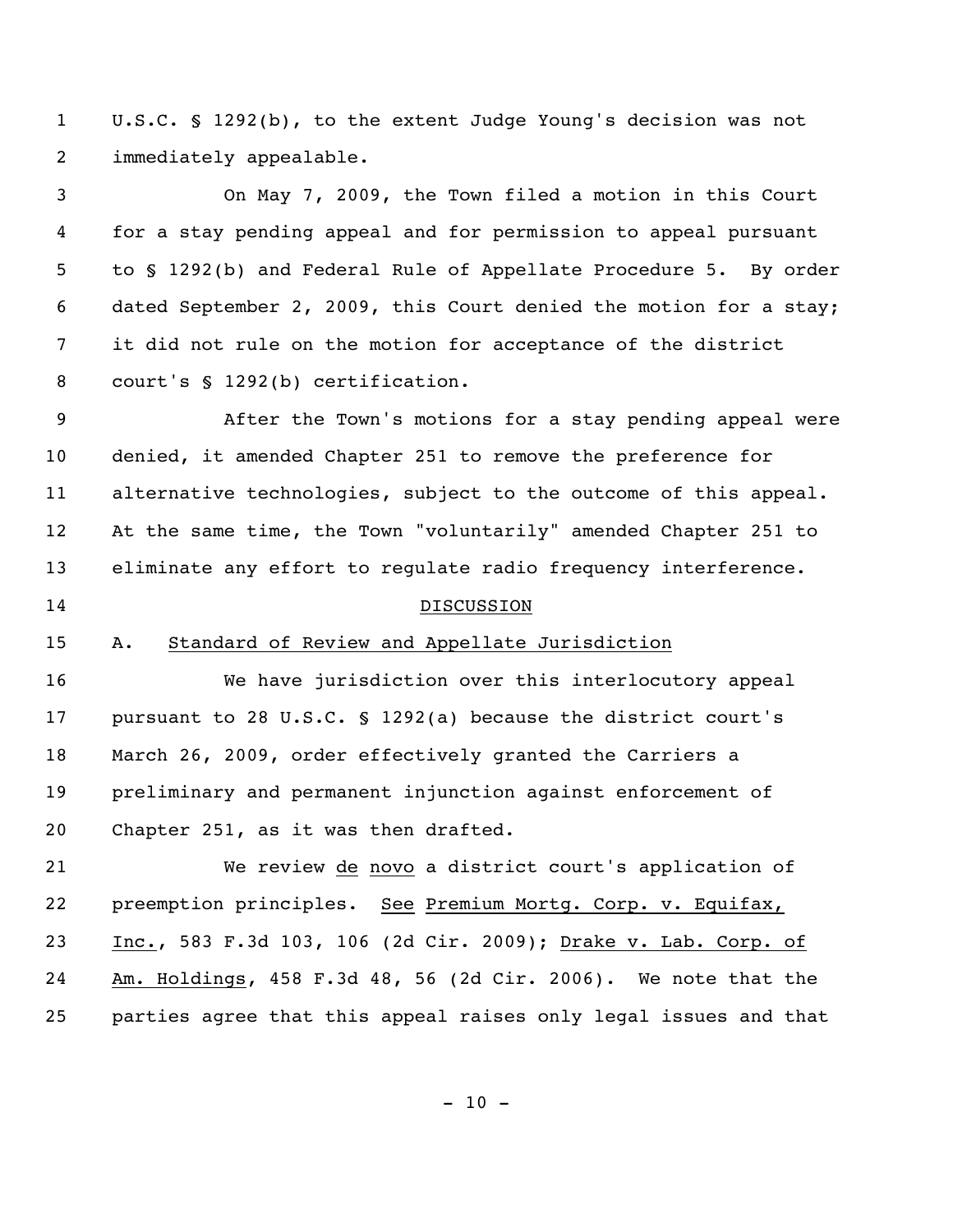they agreed in the district court that the case could be decided on a stipulated record.

B. The Merits

1. Applicable Law

 Under the Supremacy Clause of the Constitution, state and local laws that conflict with federal law are "without effect." Altria Group, Inc. v. Good, 129 S. Ct. 538, 543 (2008) (quoting Maryland v. Louisiana, 451 U.S. 725, 746 (1981)); see U.S. Const. art. VI, cl. 2. In general, three types of preemption exist: (1) express preemption, where Congress has expressly preempted local law; (2) field preemption, "where Congress has legislated so comprehensively that federal law occupies an entire field of regulation and leaves no room for state law"; and (3) conflict preemption, where local law conflicts with federal law such that it is impossible for a party to comply with both or the local law is an obstacle to the achievement of federal objectives. Wachovia Bank, N.A. v. Burke, 414 F.3d 305, 313 (2d Cir. 2005); see English v. Gen. Elec. Co., 496 U.S. 72, 78-79 (1990).

 The key to the preemption inquiry is the intent of Congress. Altria Group, 129 S. Ct. at 543; Medtronic, Inc. v. Lohr, 518 U.S. 470, 485 (1996) ("'[t]he purpose of Congress is the ultimate touchstone' in every pre-emption case") (quoting Retail Clerks v. Schermerhorn, 375 U.S. 96, 103 (1963)). Congress may manifest its intent to preempt state or local law explicitly, through the express language of a federal statute, or

 $- 11 -$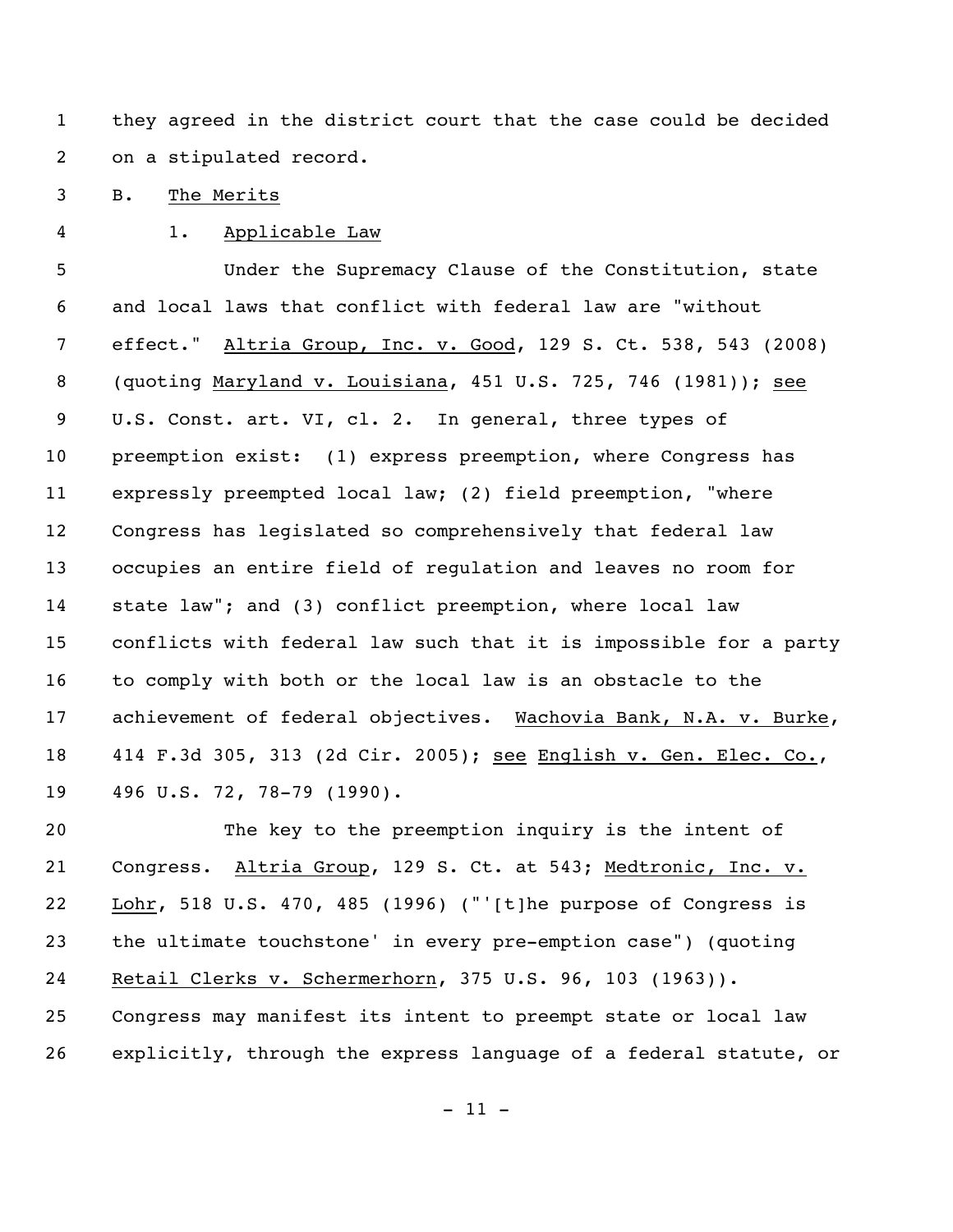implicitly, through the scope, structure, and purpose of the federal law. Altria Group, 129 S. Ct. at 543. By their nature, field preemption and conflict preemption are usually found based on implied manifestations of congressional intent. Id. (citing Freightliner Corp. v. Myrick, 514 U.S. 280, 287 (1995)). Even where a federal law contains an express preemption clause, the court still may be required to consider implied preemption as it considers "the question of the substance and scope of Congress' displacement of state law." Altria Group, 129 S. Ct. at 543.

 Traditionally, there has been a presumption against preemption with respect to areas where states have historically exercised their police powers. Id.; Wachovia Bank, 414 F.3d at 314 ("There is typically a presumption against preemption in areas of regulation that are traditionally allocated to states and are of particular local concern."). A local government's legislative exercise of "historic police powers of the State[]" is not to be superseded by a federal statute unless it was "the clear and manifest purpose of Congress" to do so. Wyeth v. Levine, 129 S. Ct. 1187, 1194-95 (2009) (quoting Medtronic, Inc. v. Lohr, 518 U.S. 470, 485 (1996)) (internal quotation marks omitted). The presumption has not generally been applied when a local government regulates in an area "where there has been a history of significant federal presence." United States v. Locke, 529 U.S. 89, 108 (2000); see Ting v. AT&T, 319 F.3d 1126, 1136 (9th Cir. 2003) (refusing to apply presumption in favor of state contract and consumer protection laws in telecommunications

 $- 12 -$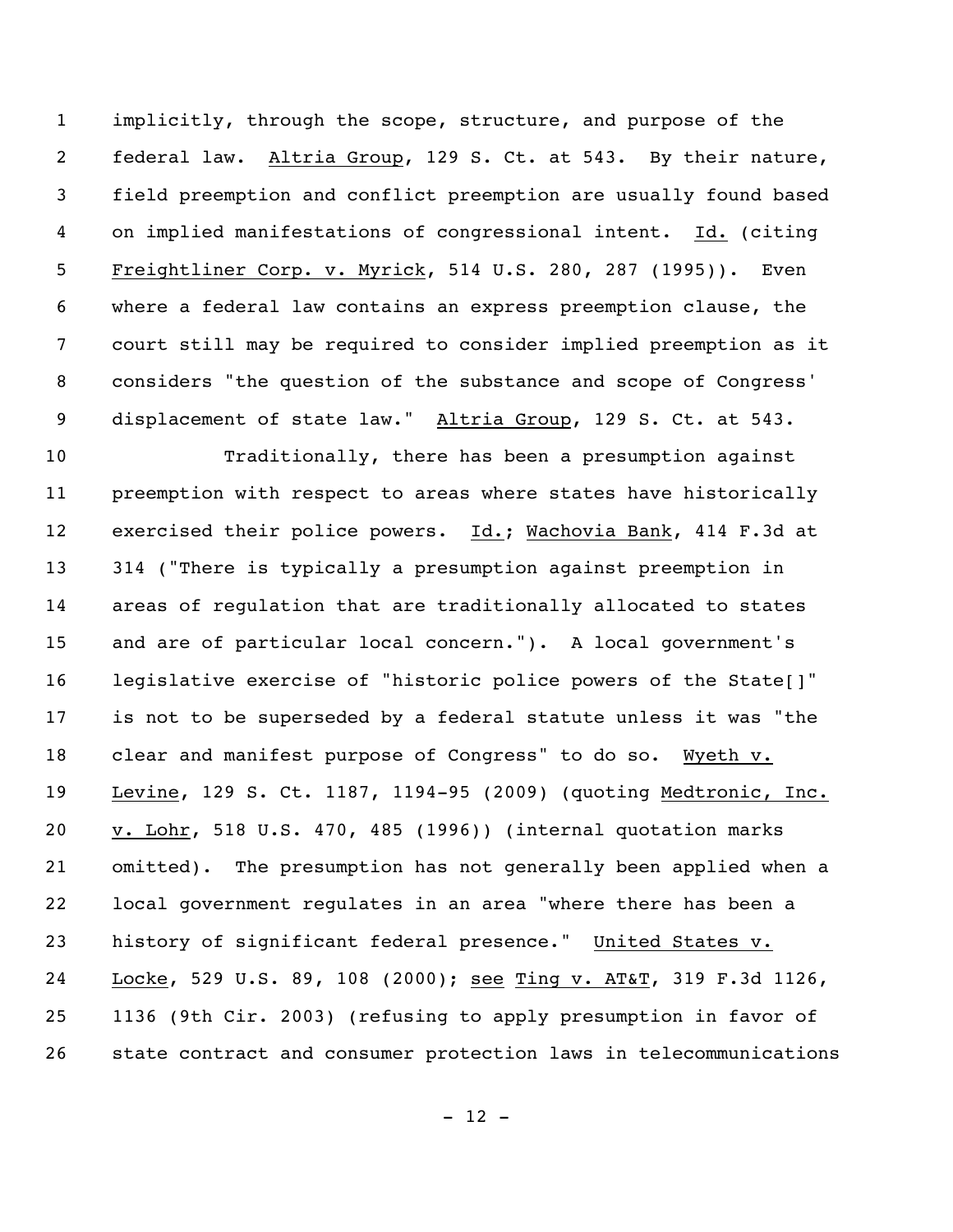case "because of the long history of federal presence in regulating long-distance telecommunications"). As the district court noted below, however, the Supreme Court recently relied on the presumption in a pharmaceutical failure-to-warn case, even though the federal government has regulated drug labeling for many years. See Wyeth, 129 S. Ct. at 1195 n.3.

 This Court has recognized that the Telecommunications Act "strikes a balance between two competing aims -- to facilitate nationally the growth of wireless telephone service and to maintain substantial local control over siting of towers." Omnipoint Commc'ns, Inc. v. City of White Plains, 430 F.3d 529, 531 (2d Cir. 2005) (citation and internal quotations marks omitted). In applying this balance between federal and local regulation efforts, we have held that section 332(c)(7) of the Telecommunications Act allows local authorities to regulate matters that do not conflict with federal law. See Freeman, 204 F.3d at 323 ("In light of the FCC's pervasive regulation of broadcasting technology, [section 332(c)(7)(A)] is most reasonably understood as permitting localities to exercise zoning 20 power based on matters not directly regulated by the FCC.").

## 2. Application

 The district court held that Chapter 251 was preempted by field preemption. The district court concluded that federal law occupied the fields of: (1) the regulation of radio frequency interference and (2) the regulation of the technical and operational aspects of wireless telecommunications service.

 $- 13 -$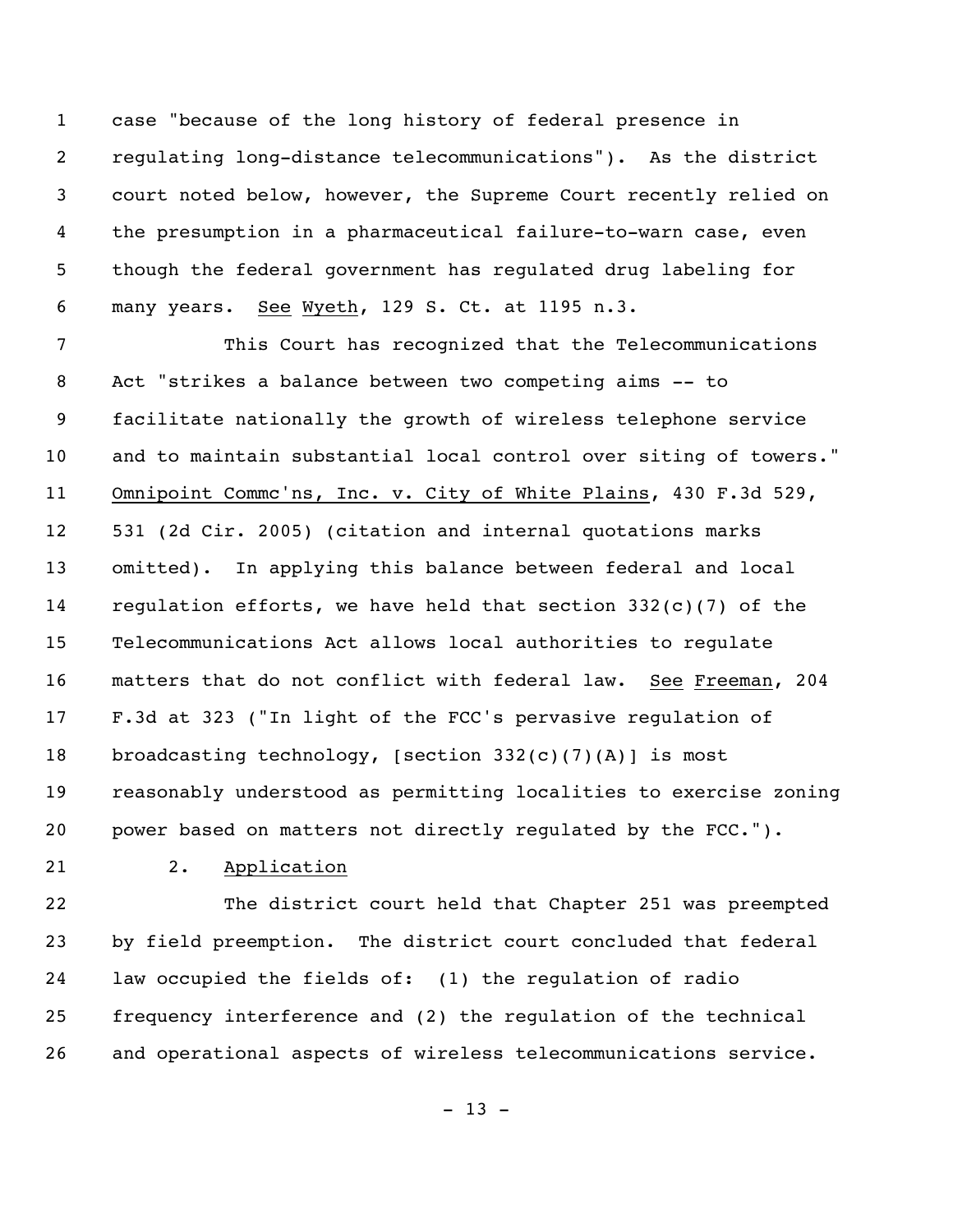The district court further concluded that the provisions of Chapter 251 pertaining to radio frequency interference and giving a preference to "alternate technologies" were preempted. N.Y. SMSA Ltd. P'ship, 603 F. Supp. 2d at 722-23, 725-28.

 We agree with the district court's conclusions for the following reasons.

 First, as to the regulation of radio frequency interference, our decision in Freeman v. Burlington Broadcasters, 204 F.3d 311 (2d Cir. 2000), is dispositive. There, a local zoning board issued a permit for the construction and use of a radio tower on the condition that the permitees remedy any resulting interference with radio frequency. Id. at 315. The issue arose as to whether the zoning board's authority to enforce the permit condition was preempted. This Court concluded that it was, holding that "federal law has preempted the field of [radio frequency] interference regulation." Id. at 320. Reviewing the applicable statutes, we held that "Congress intended the FCC to possess exclusive authority over technical matters related to radio broadcasting" and that "Congress's grant of authority to the FCC was intended to be exclusive and to preempt local regulation." Id. at 320-21; accord Southwestern Bell Wireless Inc. v. Johnson County Bd. of County Comm'rs, 199 F.3d 1185, 1193 (10th Cir. 1999) ("Congress intended federal regulation of [radio frequency interference] issues to be so pervasive as to occupy the field.").

 $- 14 -$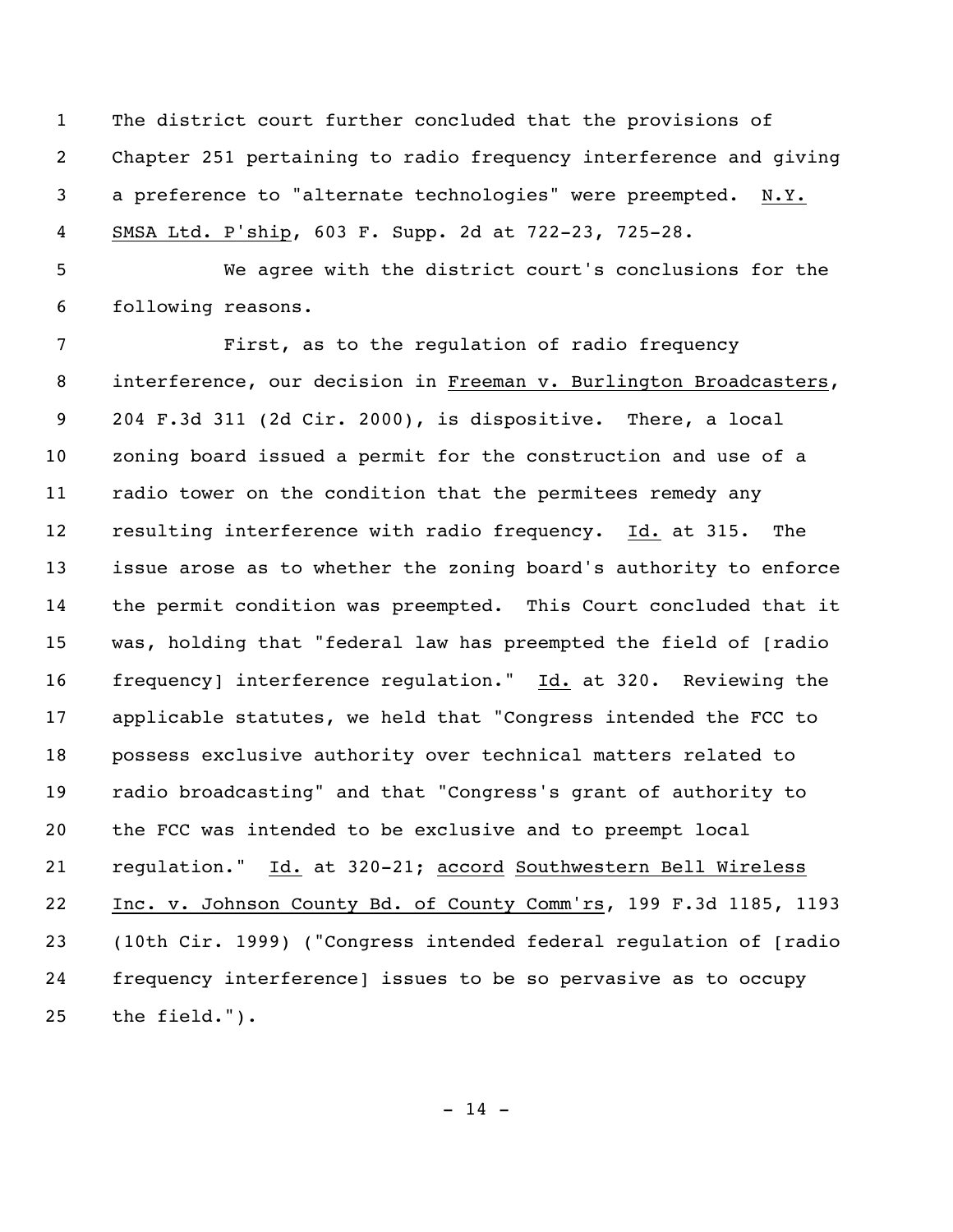The provisions of Chapter 251 pertaining to radio frequency interference are indistinguishable from the permit condition in Freeman. Therefore, they are preempted. Indeed, the Town has acknowledged as much, as it "voluntarily" amended Chapter 251 following the district court's decision "to clarify that the Town is not imposing any regulation with regard to RFI (radio frequency interference)."

 Second, the provisions setting forth a preference for "alternate technologies" are also preempted because they interfere with the federal government's regulation of technical and operational aspects of wireless telecommunications technology, a field that is occupied by federal law. The federal government has long regulated telecommunications, and in passing the Telecommunications Act, Congress took further steps "to facilitate nationally the growth of wireless telephone service." Omnipoint Commc'ns, Inc., 430 F.3d at 531. The FCC has issued regulations setting technical standards for wireless technology, including, in particular, antennas. See Bastien v. AT&T Wireless Servs., Inc., 205 F.3d 983, 989 (7th Cir. 2000) (The FCC is "responsible for determining the number, placement and operation of the cellular towers and other infrastructure.").

 Chapter 251 explicitly establishes a "preference" for certain wireless technology -- DAS and microcell systems. By doing so, Chapter 251 relegates other technology -- including technology that would meet the FCC's standards -- to an inferior and decidedly disadvantaged status. As a consequence, Chapter

 $- 15 -$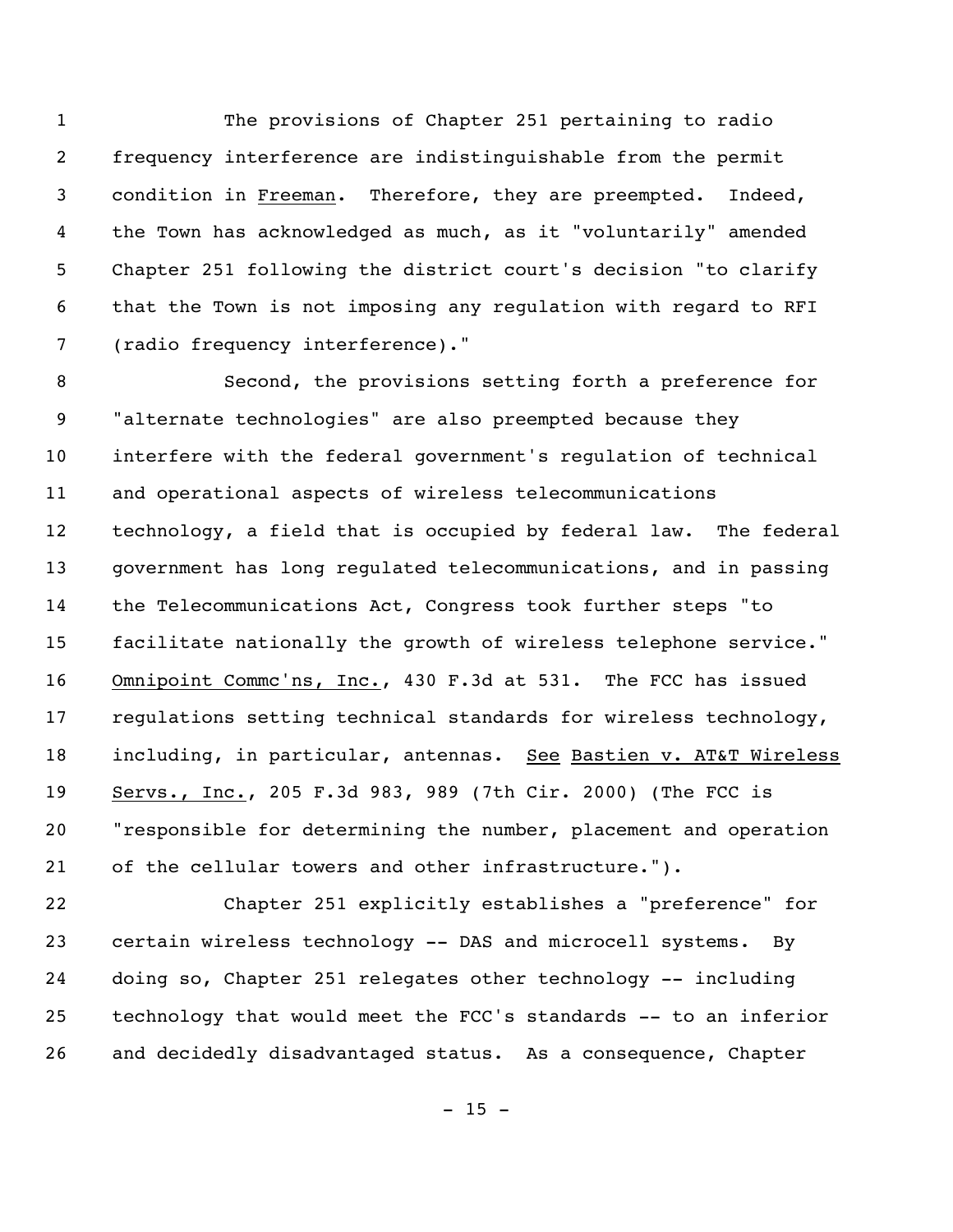251 interferes with Congress's goal of facilitating the spread of new technologies and the growth of wireless telephone service. To take advantage of Chapter 251's preference, carriers would have to utilize technology that would require many more (albeit smaller) antennas and substantially different supporting equipment and services. Federal law has preempted the field of the technical and operational aspects of wireless telephone service, and there is "no room" for the provisions of Chapter 251 that give a preference to "alternate technologies." Id. at 986.

 The Town argues that Chapter 251 merely sets forth a "preference" for less intrusive alternative technologies, and that therefore it does not amount to the "regulation" of antenna technology. We disagree. In fact, the "preference" permeates Chapter 251. Applicants using alternate technologies are given a double advantage right at the outset: they are granted 40 points merely because they are using DAS or microcells (including the 10 points for stealthing technology), and they need reach only 60 points (as opposed to more than 90 or more than 105 points required for other applicants) to attain the much-desired Category A status. Once they attain Category A status, the applicants using alternate technologies undergo a speedier and less rigorous approval process. Indeed, Chapter 251's preference for alternative technologies is so substantial that it effectively mandates their use and interferes with the federal regulatory scheme that occupies the field.

 $- 16 -$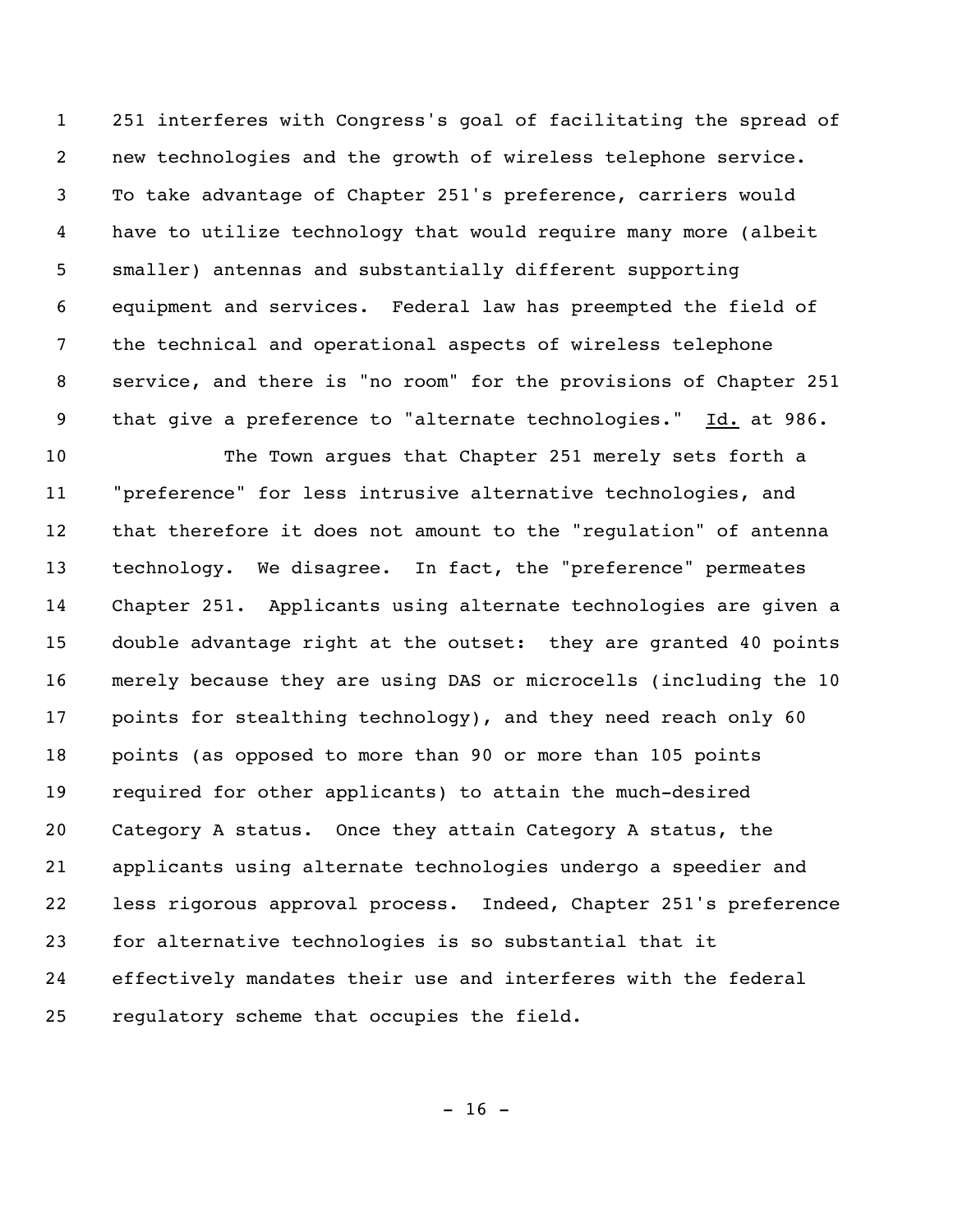The Town also argues that Chapter 251's preference for alternate technologies is not preempted because it relates solely to an area over which local governments traditionally have had authority -- local zoning and land use. The Town relies heavily on section 332(c)(7)(A), which preserves a local government's authority "over decisions regarding the placement, construction, and modification of personal wireless service facilities." 47 U.S.C. § 332(c)(7)(A). The reliance is misplaced.

9 By its terms, section 332(c)(7)(A) preserves the authority of local government over zoning and land use decisions "[e]xcept as provided in this paragraph." In fact, section 332(c)(7)(B) imposes limitations on this authority, as it provides that local governments may not discriminate "among providers of functionally equivalent services" or take action prohibiting or effectively prohibiting "the provision of personal wireless services." Id. § 332(c)(7)(B)(I), (II). While section 17 332(c)(7) "preserves the authority of State and local governments over zoning and land use matters," H.R. Rep. No. 104-458, at 207- 08 (1996), this authority does not extend to technical and operational matters, over which the FCC and the federal government have exclusive authority, id. at 209. Indeed, in Freeman we held that, "[i]n light of the FCC's pervasive regulation of broadcasting technology, [section 332(c)(7)(A)] is most reasonably understood as permitting localities to exercise zoning power based on matters not directly regulated by the FCC." 204 F.3d at 323. Chapter 251 crosses the line between zoning and

 $- 17 -$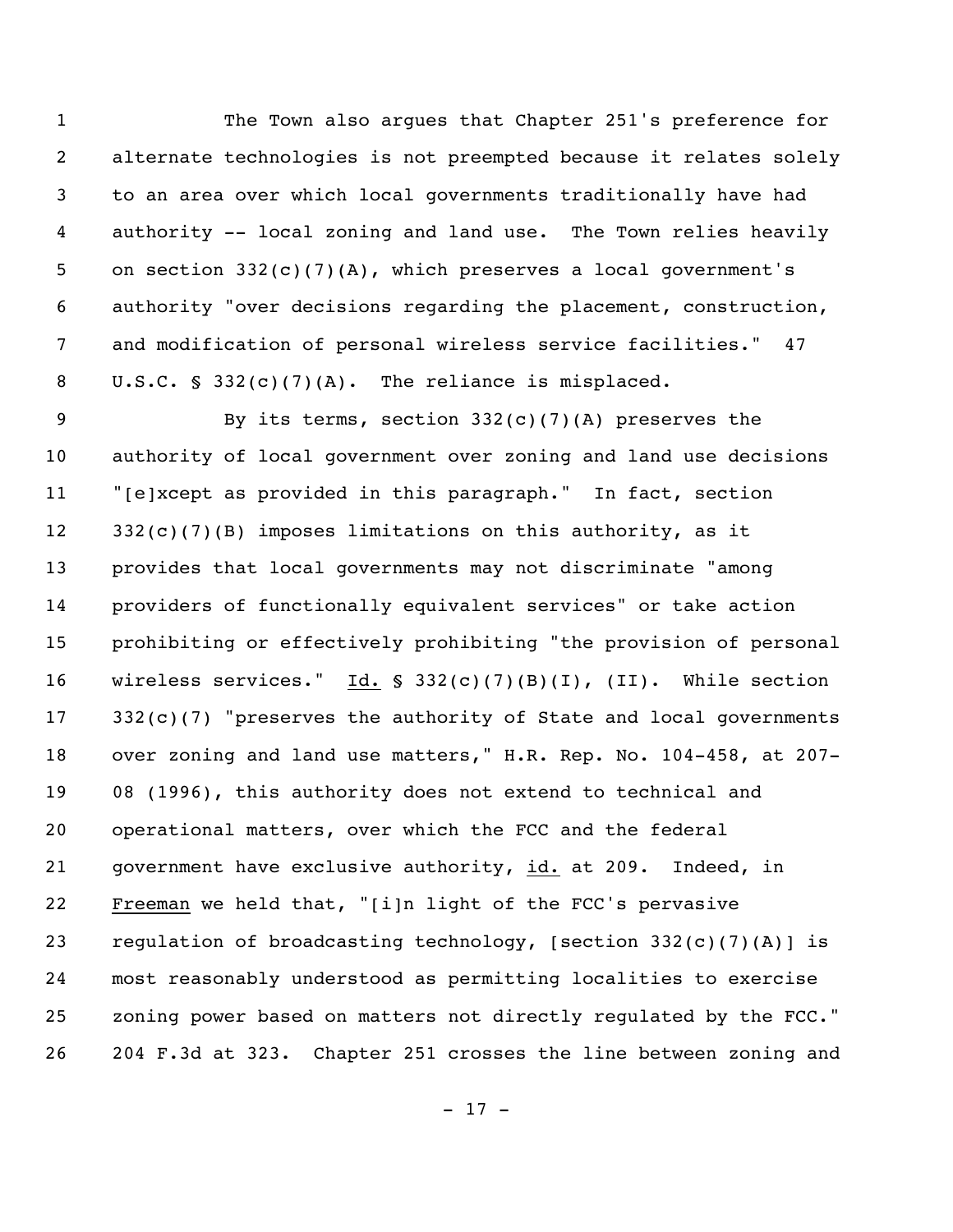land use regulation and the regulation of technical and 2 operational standards.<sup>1</sup> Even assuming that Chapter 251 is entitled to the presumption against preemption because zoning and land use are matters within a local government's traditional police powers, the presumption is overcome because Chapter 251 goes beyond those areas into the area of technological and operational standards.

 Finally, the Town relies heavily on this Court's decisions in Omnipoint Commc'ns, Inc. v. City of White Plains, 430 F.3d 529 (2d Cir. 2005), and Sprint Spectrum L.P. v. Willoth, 176 F.3d 630, 639 (2d Cir. 1999). These were cases where this Court held that a local government could reject an application for approval of the construction of a wireless service facility on the grounds that "less intrusive means" for providing service (e.g., limiting the impact of a cell site by reducing tower height or using a preexisting structure or choosing a different site) could be utilized. Willoth, 176 F.3d at 643. The question of field preemption, however, was not raised in Willoth and Omnipoint, see N.Y. SMSA Ltd. P'ship, 603 F. Supp. 2d at 726, and these were individual permit cases involving specific applications to build specific facilities on specific sites. Particular aesthetic concerns over specific sites were at stake.

<sup>&</sup>lt;sup>1</sup> To the extent that section  $332(c)(7)(A)$  explicitly addresses preemption, this is a case where implied preemption must still be considered because the substance and scope of Congress's preemption of local law remain in question. See Altria Group, 129 S. Ct. at 543.